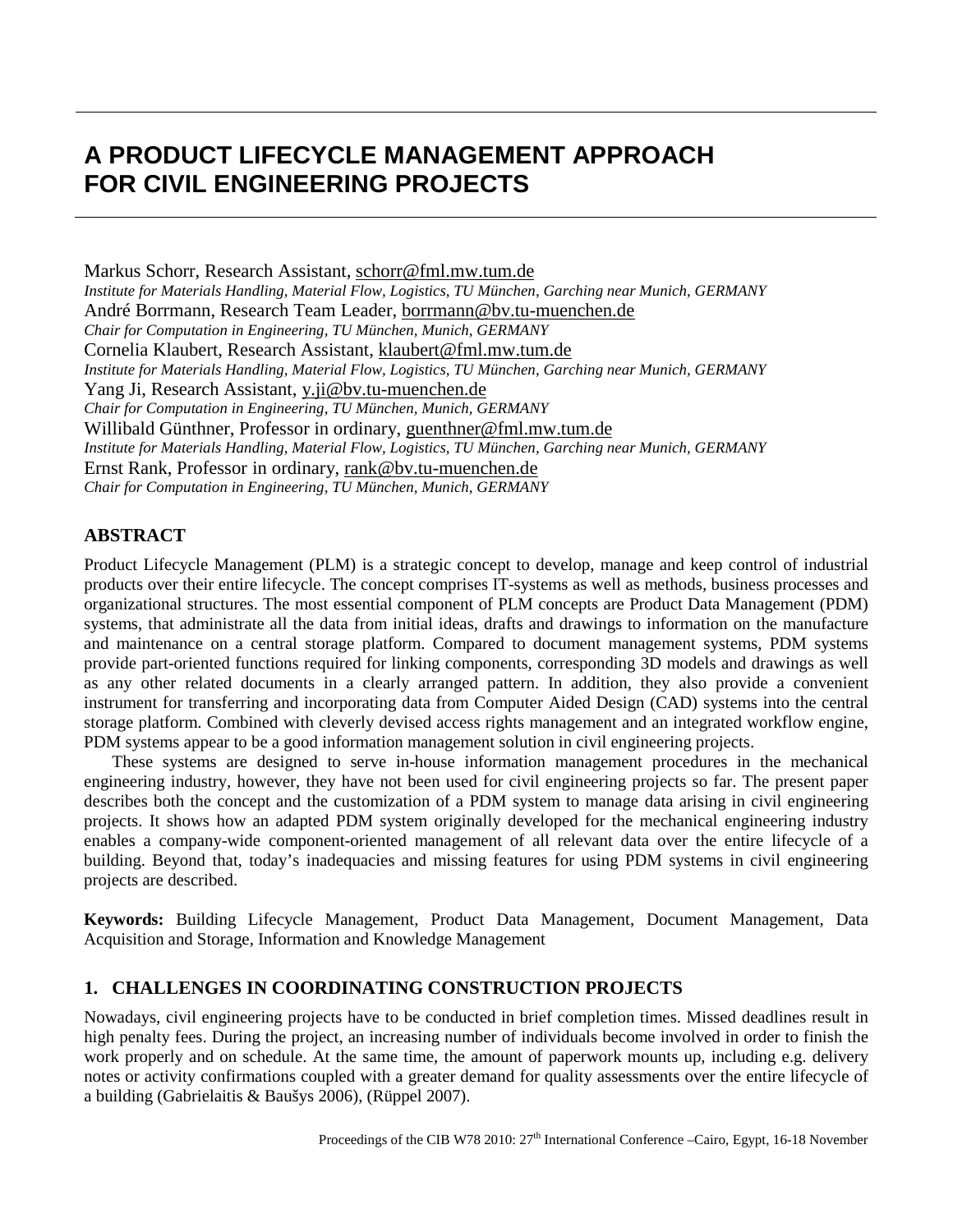Consequently, managing a civil engineering project is now becoming more and more complex. Various project members need to access numerous data which has to be provided expediently in a clear, user-specific and up-to-date form. It is imperative that this project information is accessible from the very outset, during the planning and construction stages and right through to the operation and maintenance of a building.

Especially in bridge and roadway construction projects, there is currently no satisfactorily solution to manage all the building elements, digital CAD models, documents such as delivery orders and process information arising in a project (Froese 2003). A system classifying bridges and roadways into sections and components and storing all the related data in this structure is required. Besides the structuring of the data, it is important that the required system offers a capable document management module, including customizable document types and corresponding attributes (Gabrielaitis & Baušys 2006), search functions for parts and documents and a comprehensive rights, status and workflow management functionality. Furthermore, a solution for rapidly searching and finding project members with special skills has to be developed.

#### **2. SOLUTIONS FOR MANAGING DATA IN CONSTRUCTION PROJECTS**

There are several suitable solutions helping to manage data arising in construction projects. The following section discusses the most feasible ones.

#### **2.1 Electronic Document Management Systems**

Electronic Document Management Systems (DMS) help to organize information relating to construction projects by providing a central data platform. It enables people involved in the project to upload and share relevant data. Uploaded files have so-called meta-data attached, for instance, the author or originator, date created or a document description. For this reason, DMS are required to feature two main properties (Crnkovic, Asklund & Dahlqvist 2003; Björk 2002):

- (1) a database with tables of meta data and links to the actual files; and
- (2) an electronic vault, i.e. a directory where all the files are stored.

One very vital aspect of meta data is the status, which represents a data set's maturity. For example, it might state 'at the planning stage' or 'construction approval granted'. This, combined with the ability to link connected data sets, subsequently helps to organize and retrieve the required information.

As all modifications to checked-in files and meta-data are tracked, a transparent documentation of the content's development is guaranteed. In this regard, data are typically not updated by modifying files, but by creating new versions of these files. A sophisticated rights management tool enables to attach groups and roles to individual users and accordingly to manage the user's rights to read, modify or store either files or meta data. Users accessing construction data in DMS typically make use of a so-called 'rich client', where they can log into the database and, depending on their particular rights, search for or import information. So-called integrations are frequently provided, i.e. data can be imported directly to the DMS from the design system using special gateways. Some vendors also provide a limited 'web client' function to aid access to required data directly via the internet browser. Consequently, subcontractors or project members using mobile devices are also able to access the central information platform.

Another important feature of DMS is the provision of so-called workflow management modules, which allow users to speed up operational procedures, such as the circulation of plans. Assuming that a construction planner is entitled to change the status of a planning document from 'at the planning stage' to 'under review', two reviewers can automatically be instructed to survey the plan. These reviewers can now either reject or approve the work of the planner. If the planner's document is rejected, the reviewer can add explanatory notes (*red-lining*) and send the plan back for revision. The status of the document consequently changes either to 'construction approval granted' or 'under revision', as the case may be, and the DMS records every process as it occurs. Examples like this demonstrate how a sophisticated workflow management system can accelerate and accurately document recurring processes in construction projects. Apart from workflow management, some DMS also support a shared calendar, virtual discussion forums or an integrated task management.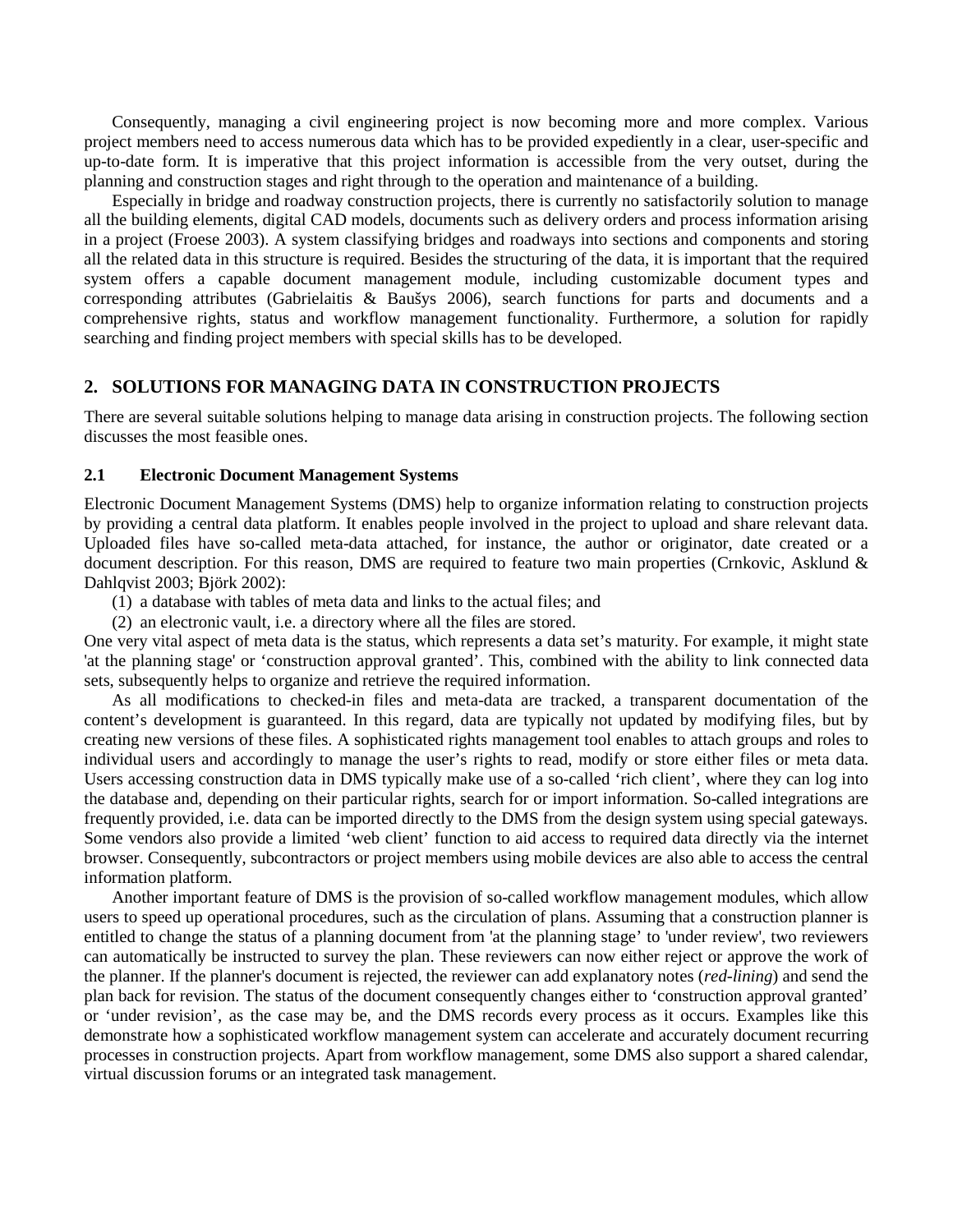DMS can be used on either a company-wide or intra-corporate level. As so-called Enterprise Content Management (ECM) systems usually manage all the documents generated by a company on an intra-corporate level, virtual team spaces provide an easy-to-use company-wide document management functionality. Thus, contractors, planners or construction companies can always access the latest, valid files.

However, despite the huge range of functions provided by DMS, there are serious limitations in handling product model data. Since they are document-oriented rather than component-specific, it is not possible to depict the hierarchical structure of product models. Files can only be linked with their corresponding meta data which is rather inadequate.

#### **2.2 Product Data Management systems**

Product Data Management (PDM) systems enhance DMS by smoothly integrating engineering data. PDM systems originate from two different roots. As designing products in mechanical engineering became more and more computerized, CAD data and corresponding product structures had to be managed with the help of a computer, as well. The first PDM systems to be developed featured this functionality only (Crnkovic, Asklund & Dahlqvist 2003). Over the years, companies noticed demands to manage unstructured documents, such as requirements or data specifications within the PDM environment, too. Accordingly, manufacturers added DMS functionalities to their PDM systems. However producers of DMS also kept their eyes on the needs of the market and likewise generated auxiliary modules for handling product structures and engineering data. This demonstrates the second branch of the development of PDM systems.

DMS and PDM systems differ in the structuring of the data. Whereas DMS only handle projects and documents, PDM systems are additionally interact with component parts. Those parts can be regarded as containers, each with its own unique ID where all the data relating to a particular component is included, such as CAD files or drawings. These CAD-files representing only one single part are geometrically linked to other components in an assembly file. Projects, parts and documents are equipped with meta data. Figure 1 shows a typical data structure of a PDM environment.



Figure 1: Structuring of projects, parts/containers and documents within PDM systems

The procedure of separating the entire CAD model (*CAD assembly document (ID x-a)*) into several small files (e.g. *CAD document (ID x-1.1)*) representing individual components is typical for the functioning of mechanical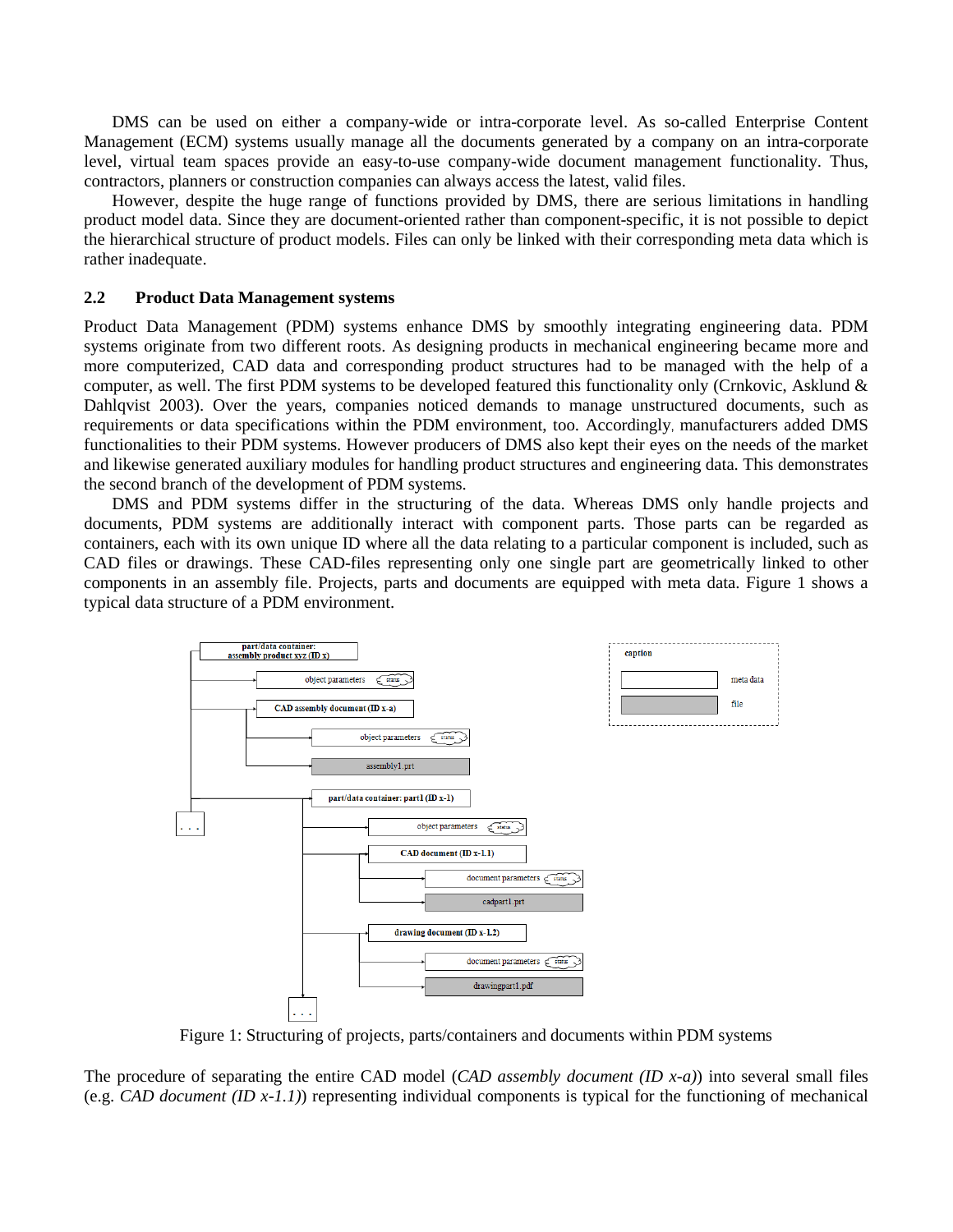CAD (MCAD) systems. However, this technique is also supported by Architecture, Engineering and Construction (AEC) CAD systems by using external references (XRefs), e.g. in Autodesk AutoCAD or Revit. For each MCAD file or single component, one part is created within the PDM system (cf. *part/data container: part1 (ID x-1)*). Other related documents, such as drawings derived from the 3D model (*drawing document (ID x-1.2)*), are then imported into this container. Unfortunately, this function makes the smallest unit of information concerning CAD model data depend on the granularity of files imported. Consequently, the constructing engineer is responsible for manually dividing the CAD data into reasonable portions of data sets in order to achieve component-oriented results. Assuming the basic operating principles are accurate, however, PDM systems pave the way for partoriented work and clearly arranged product structures (cf. Figure 1) (Eigner & Stelzer 2001).

Cross-references enable locating components and the quantities involved and access the documents pertaining to this particular part. Bills of material (BOM) are generated automatically on the basis of the product structure. Creating product structures and geometrically linking the parts to one another within the PDM environment is rather convenient, as there are so-called deep integrations for many CAD systems. Here, data is imported into the PDM system directly from the CAD system. Linking parts and creating the product structure are automated background processes. Gateways to Enterprise Resource Planning (ERP) systems ensure the data is embedded properly into the companies' IT infrastructure. Like most DMS, PDM systems offer a preview of content stored in the database within the user interface.

Beyond the scope of services, there are several good reasons why today's PDM systems have failed to penetrate the construction industry market. Apart from AutoCAD and Microstation, the mentioned deep CAD integrations are only available for MCAD systems. Moreover, as PDM systems are used at intra-company level over a long period of time, the producers of PDM systems did not put much effort in making their systems easy to customize. Hence, the costs and labor hours required for adjusting them are immense. In addition, neither templates nor add-ons for construction projects but only for mechanical engineering matters exist.

#### **2.3 Product Model Servers**

Model Servers offer a part-oriented management of product models, based upon the standardized IFC format. CAD files are converted into the IFC format and subsequently uploaded to the central Model Server, where everyone involved in the project is able to access the data. The key aspects of Model Servers are (Jørgensen et al. 2008):

- the sharing of product models via data net;
- a rights management concerning data access;
- concurrent engineering on the basis of one central product model;
- version control and model update history;

However, the mode of functioning differs considerably from DMS and PDM systems. In both DMS and PDM systems the lowest information unit for CAD model data depends on the granularity i.e. level of detail of the imported files. It is only by dividing up the entire CAD model, that multiple users can access those sections of the model for which they are responsible or rather lock them and make modifications. By contrast, Model Servers store the whole CAD model in a database, thus making it possible to access data in a high resolution irrespective of the granularity of the file. Hence, users will only check-out single elements of the model and rework them, leaving all the other remaining parts on the server unrevised. Another significant difference lies in the management of changes. As mentioned above, DM and PDM systems lock files when they are modified. Accordingly, they also lock parts of the product model whose range, as already described, depends on the granularity of the separated model during the revision process (*pessimistic concurrency control*). Model Servers, however, allow different participants to modify the same items concurrently (*optimistic concurrency control*). Conflicts or inconsistencies that may occur during the simultaneous modifications have to be resolved manually when the extracted sub-models are re-stored in the central server (Borrmann et al. 2009).

Although Model Servers seem to be a feasible solution for a part-oriented management of data arising in construction projects, they have not been able to widely penetrate the market so far. One reason is that neither proprietary CAD files nor unstructured documents characterizing parts such as special requirements or quality related reports can be attached (an exception is a demonstrator program developed in the ICSS project) (Froese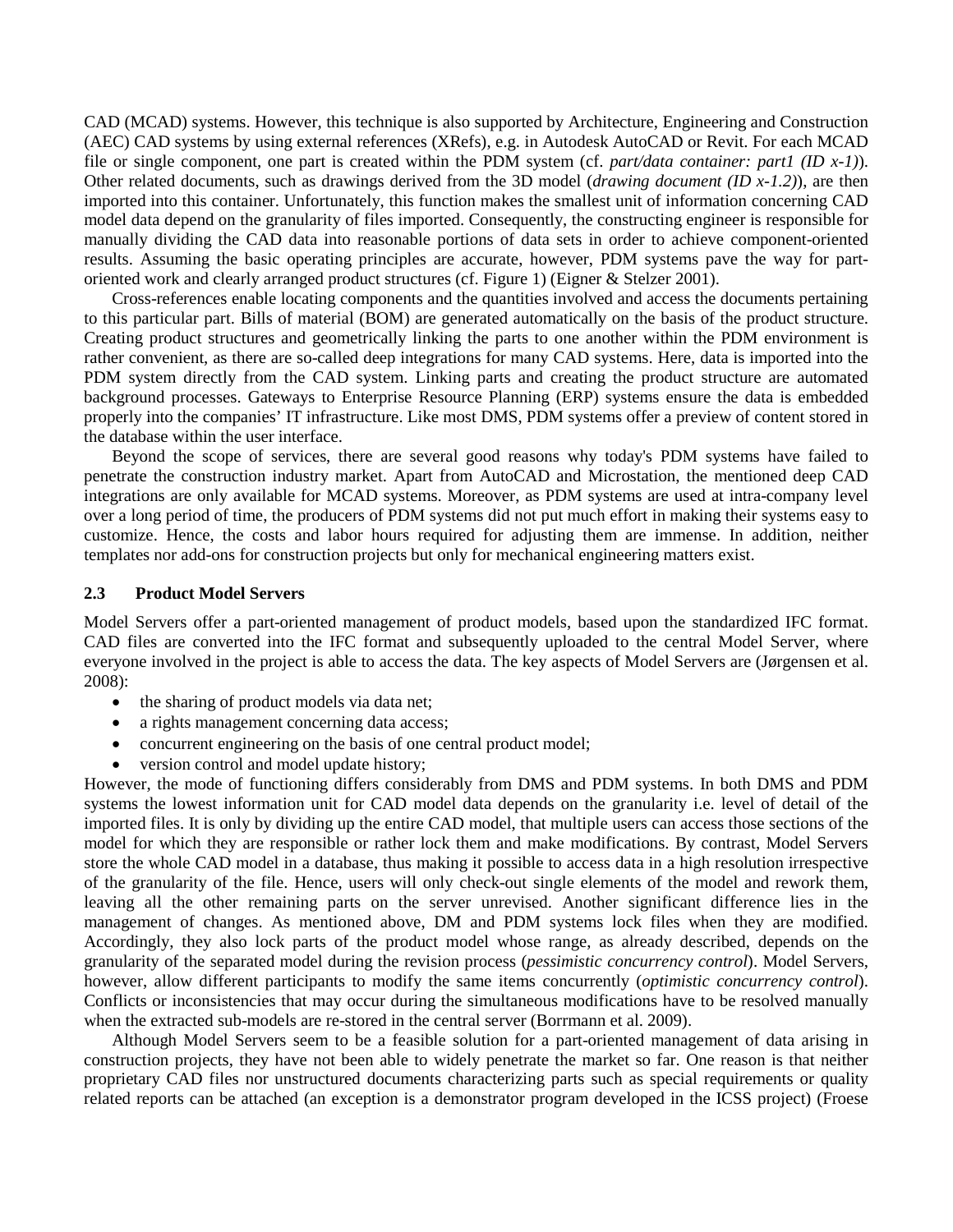2003). In addition, practical work with IFC files, which Model Servers require, often fails due to conversion errors (Jørgensen et al. 2008, Björk 2003). Finally, today's Model Servers hardly support workflow management features and get into difficulties with large amounts of data.

## **3. A PRODUCT LIFECYCLE MANAGEMENT CONCEPT FOR CIVIL ENGINEERING PROJECTS**

As the remarks in the last sections show, a company-wide and part-oriented product data and document management system covering the entire lifecycle of a building activity is not yet state-of-the-art, especially when workflow processes and knowledge management features also have to be taken into account. Having these ideas in mind, the German research cooperation 'Virtual Construction Site' (ForBAU) decided to investigate how this vision can become reality by adapting concepts from other industrial sectors. PDM systems, originally deployed in the stationary and automotive industry and introduced in Section 2, form the basis of our Product Lifecycle Management (PLM) concept for civil engineering projects. The first step was to identify and structure the requirements for a system supporting our PLM concept. Based on a list of requirements, the next step was to choose a suitable PDM basis. That in turn was enriched with construction-specific templates and special add-ons.

## **3.1 Definition of Requirements**

To identify the construction industries' needs for a PLM concept based on PDM systems, interviews and workshops with construction planners, building firms and software manufacturers such as *SSF Ingenieure GmbH - Consulting Engineers, OBERMEYER Planen + Beraten GmbH, Max Bögl Bauservice GmbH & Co. KG, BAUER AG, RIB Software AG* or *Siemens Industry Software GmbH & Co. KG* were held to gather and structure as many requirements as possible. Major demands included:

- confidentiality of data sets, i.e. a sophisticated rights management;
- multilingual user interface, as many construction projects are international;
- user-friendliness (pricey courses of instruction are only profitable intra-company);
- personalized user interface (favorites, recently used data, etc.);
- independence in terms of operating systems;
- independence in terms of CAD systems in charge;
- workflow management module enabling the release of groups of components and multiple status which can be defined freely;
- preview of important construction documents (e.g. PRT, DWG, RVT, IFC, JT, PDF, DOC, XLS, MPP, etc.);
- quick and easy customization, as construction projects are unique;
- long-term preservation of construction data;
- web-client functionality to tether mobile devices or project partners not having installed the PDM client software;

Those and further requirements were clustered and documented. Subsequently, all requirements were weighted according to their importance. Apart from serving the purpose of a well-structured documentation, the result also paved the way for benchmarking different systems.

## **3.2 Evaluation and selection of a feasible PDM basis**

In order to benchmark PDM systems based on the weighted catalog of specifications, it was first necessary to develop an evaluation system. The degree of performance of each requirement was quantified on the basis of the 'Münchner Vorgehensmodell' (Lindemann 2009). Qualitative information was converted into quantitative data by means of value functions. The requirement's total degree of performance was calculated by multiplying its general degree of performance with the weighting factor (*value benefit analysis*). Figure 2 illustrates the evaluation system.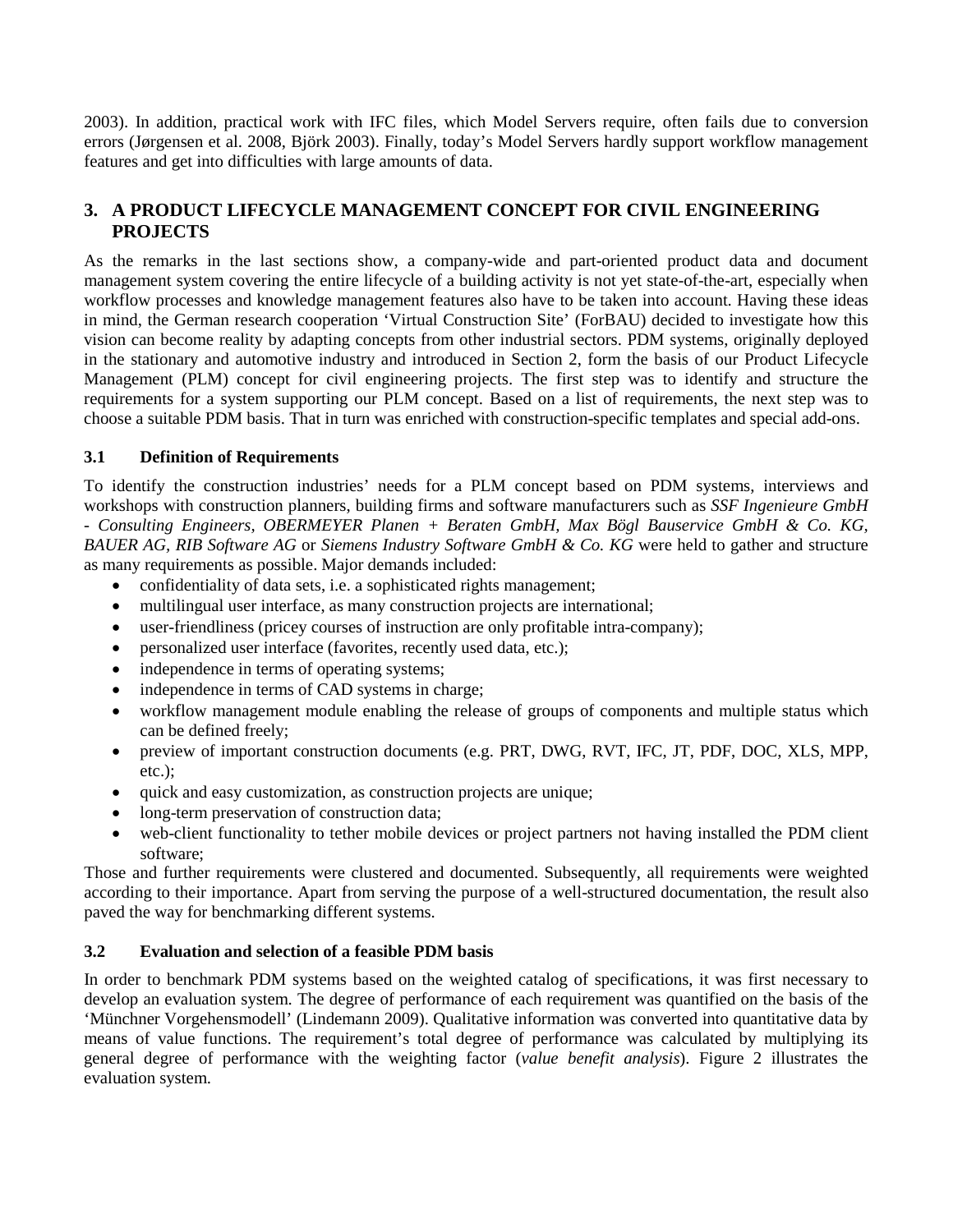| 1. Requirements cluster abc |                               |                                                                                                                                                                                                                                   | <b>PDM</b> system xyz                                         |                                                                                                                                                   |
|-----------------------------|-------------------------------|-----------------------------------------------------------------------------------------------------------------------------------------------------------------------------------------------------------------------------------|---------------------------------------------------------------|---------------------------------------------------------------------------------------------------------------------------------------------------|
| requirement<br>1.1          | weighting factor<br>$(1-3-9)$ | point rating system<br>(created individually for each requirement)<br>$1$ = requirement not fulfilled, nor parts of it<br>$2 =$ part x of the requirement fulfilled, part y however not<br>$3$ = requirement completely fulfilled | scores achieved<br>in the<br>point rating system<br>$(1-2-3)$ | requirement's degree of<br>performance<br>$(\text{req. } 1.1 \text{ TOTAL})$<br>weighting factor<br>scores achieved in the<br>point rating system |

Figure 2: Point rating system for PDM systems as a basis for managing data in construction projects

By summing up the total requirement's degree of performance (right-hand column) of each requirement, it is possible to assess the relevant degree of suitability of each PDM system. Before analyzing the market in order to identify an adequate PDM system as a basis, conclusive criteria such as 'workflow management module enabling the release of groups of components and multiple status which can be defined freely' (cf. Section 3.1) were defined to set limits. This helped to reduce the number of key feasible systems from 43 to 9 in the analysis. The remaining products were classified systematically according to the rating system presented. Amongst other factors, the assessment is based on live demonstrations, interviews, statements from reference customers, course of instructions and experience with test installations. Figure 3 shows the result of the PDM benchmark for construction lifecycle management.



Figure 3: PDM system benchmark for managing data in construction projects - results

The result shows that there are few differences concerning the total points, especially with the most feasible systems. As Procad PRO.FILE fulfills most of the requirements apart from a sophisticated project management functionality, CIM DATABASE is very good at managing and monitoring tasks and schedules within the PDM environment. Regrettably, the user friendliness is inferior to PRO.FILE. ARAS is an open source PDM-tool providing large functional range including document and product data management, workflow management and project management. Unfortunately, again the user friendliness lacks compared to keytech PLM, Procad PRO.FILE and Solid Works PDM Enterprise. The latter in turn has a suboptimal rights management and can only deal with a few CAD systems. keytech PLM 12 appears to be a suitable PDM basis, but unfortunately version 12 was not completely finished at the time the PDM benchmark was executed. Siemens Teamcenter indeed fulfills various requirements but lacks in customization and maintenance effort as well as user friendliness.

In conclusion, the impartial benchmark test resulted in Procad PRO.FILE being the appropriate PDM basis. Although there are some weak spots concerning the project management functionality, it illustrates a proper solution for part-oriented model and document management. Furthermore, it is easy to use and customize, which was one of the key requirements.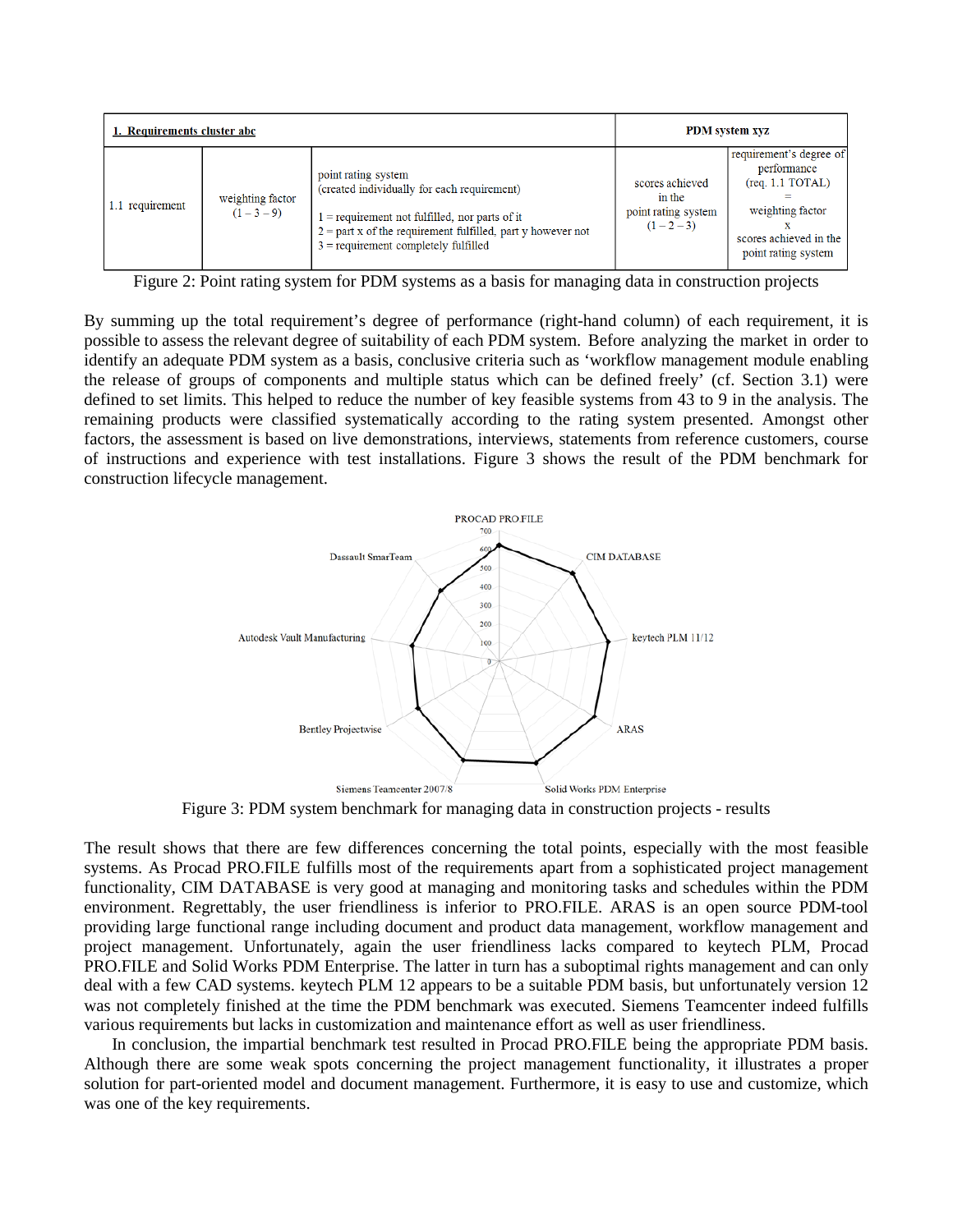#### **3.3 Development of building-related templates and add-ons for PDM systems**

PDM systems only come with base functions and cannot be used out of the box. For each case of application, an implementation concept has to be developed. The following section describes both the conceptual design and the implementation of a PDM system originally developed for mechanical engineering for the needs of civil engineering projects (bridges and roadways). Figure 4 presents an overview of basic PDM functions and the work carried out within the ForBAU-project. As many building related templates can be created by configuration (adjustment), special add-ons had to be developed by programming (customization).



Figure 4: Basic functionality of PDM systems vs. work carried out within the ForBAU project

### **3.3.1 Civil engineering-related parts and document catalogs**

Since there are neither parts catalogs nor templates for characteristic parts required for bridge and roadway construction projects, they had to be developed. For bridge parts the ongoing work on the IFC bridge standardization held feasible information and could be used as a basis (International Alliance for Interoperability (IAI) 2010). In concept workshops with renowned construction planners, building firms and software manufacturers such as *SSF Ingenieure GmbH - Consulting Engineers, OBERMEYER Planen + Beraten GmbH, Max Bögl Bauservice GmbH & Co. KG, BAUER AG, RIB Software AG* or *Siemens Industry Software GmbH & Co. KG* the needs were documented and subsequently the PDM-database was enriched with the corresponding data. The screenshot in Figure 5 shows the wizard popping up when creating a new part of a bridge in the ForBAU-PDM system.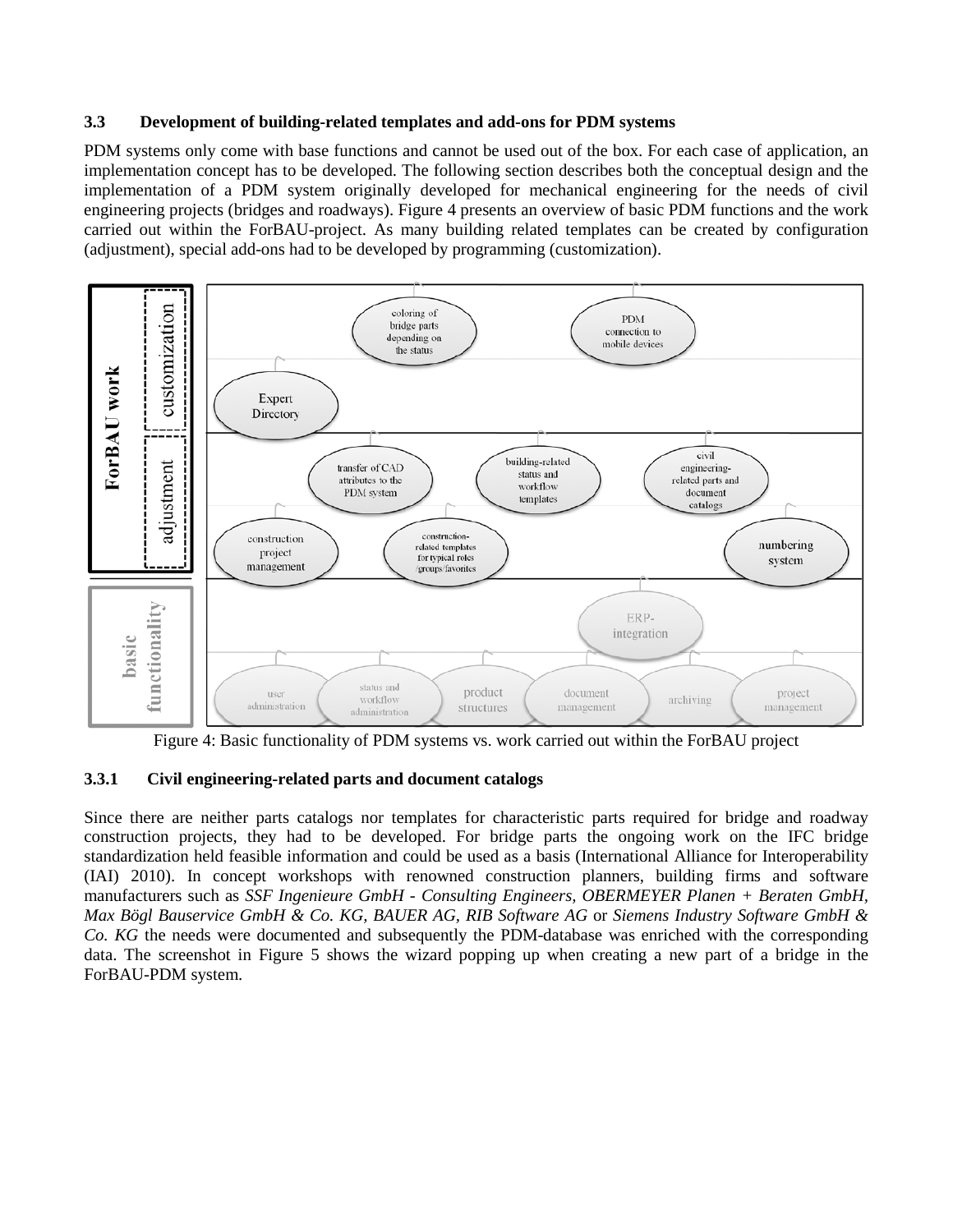| CheckInWizard<br>Please enter the data for the part to be created. |                      |                                                    |                          | $ \Box$ $\times$             |
|--------------------------------------------------------------------|----------------------|----------------------------------------------------|--------------------------|------------------------------|
| $\Box$ bridge<br>canal bridge                                      | create object        |                                                    |                          |                              |
| footbridge                                                         |                      |                                                    |                          |                              |
| railway bridge                                                     | category             | bridge                                             | $\overline{\phantom{a}}$ |                              |
| □ roadway bridge                                                   | description          | building KLS-58/2                                  | $\ddot{\phantom{a}}$     | For <b>BAU</b>               |
| arched bridge                                                      |                      |                                                    |                          |                              |
| $\Box$ beam bridge                                                 |                      |                                                    |                          |                              |
| $\Box$ bottom section                                              | object position      |                                                    |                          |                              |
| $\boxdot$ abutment                                                 | chainage (start)     | 23+225.583<br>km                                   |                          |                              |
| El abutment foundation                                             |                      |                                                    |                          |                              |
| $\Box$ abutment wall                                               | chainage (ending)    | 23+245.745<br>km                                   |                          |                              |
| concrete                                                           |                      |                                                    |                          |                              |
| E bearing                                                          | latitude             | 48°15'55.32"N<br>[UTM]                             |                          |                              |
| E benching                                                         | longitude            | 11°40'6.52"E<br>[UTM]                              |                          |                              |
| E wing wall                                                        |                      |                                                    |                          |                              |
| $E$ pier                                                           |                      |                                                    |                          |                              |
| El superstructure                                                  | construction period  |                                                    |                          |                              |
| cable-stayed bridge                                                | commencement         | 04.02.2010<br>$\blacktriangledown$<br>[dd.mm.yyyy] |                          |                              |
| extradosed bridge                                                  |                      | 57                                                 |                          |                              |
| frame bridge                                                       | building time        | days                                               |                          |                              |
| girder bridge                                                      |                      |                                                    |                          |                              |
| opening bridge                                                     |                      |                                                    |                          |                              |
| pontoon bridge                                                     | create bridge object |                                                    |                          |                              |
| suspension bridge<br>wildlife crossing                             |                      |                                                    |                          |                              |
| combined object                                                    | operation            | roadway bridge                                     |                          |                              |
| El road                                                            |                      |                                                    |                          |                              |
| El site equipment                                                  | construction method  | beam bridge                                        |                          |                              |
| El subsoil                                                         | design               | hollow box girder bridge                           | $\overline{\phantom{a}}$ |                              |
|                                                                    | area                 | bottom section                                     |                          |                              |
|                                                                    | component            | abutment                                           |                          |                              |
|                                                                    | labeling             | abutment wall                                      |                          | roadway bridge > beam bridge |
|                                                                    |                      |                                                    |                          |                              |
|                                                                    | material             | concrete                                           |                          |                              |
|                                                                    | concrete strength    | C30/37                                             | ▼<br>▲                   |                              |
|                                                                    | reinforcement        | C100/115                                           |                          |                              |
|                                                                    | supply strategy      | C12/15                                             |                          |                              |
|                                                                    |                      | C16/20                                             |                          |                              |
|                                                                    |                      | C20/25                                             |                          |                              |
|                                                                    |                      | C25/30                                             |                          |                              |
|                                                                    |                      | C30/37<br>C35/45                                   |                          |                              |
|                                                                    |                      | C40/50                                             |                          |                              |
|                                                                    |                      | C45/55                                             |                          |                              |
|                                                                    |                      | C50/60                                             |                          | Finish<br>Cancel             |
|                                                                    |                      | C55/67                                             |                          |                              |
|                                                                    |                      | C60/75                                             |                          |                              |
|                                                                    |                      | C70/85                                             |                          |                              |
|                                                                    |                      | C8/10                                              |                          |                              |
|                                                                    |                      | C80/95                                             |                          |                              |
|                                                                    |                      | C90/10E                                            |                          |                              |

Figure 5: Wizard popping up when creating a new part of a bridge in the ForBAU-PDM system

The user can choose what kind of part should be imported to the PDM environment. As shown in Figure 6 above left, he can pick either

- bridge
- road
- site equipment
- subsoil

The top right section of Figure 6 illustrates how the user enters fixed object parameters such as geo-coordinates, chainage or commencement, whereas the bottom right section indicates the labeling of the part, the material or the delivery concept that can be chosen from the drop-down boxes. In the current example the user creates an abutment wall. The information is saved in the database by clicking 'Finish'. Hence, all parts or components of bridges and roadways can be created within the PDM environment and attached with descriptive attributes.

Similarly, more than 20 typical document types occurring in construction projects, such as

- quality reports
- receipts
- minutes of the meeting
- CAD documents
- notifications of claim
- pictures
- webcams
- surveying results

can be categorized. All those document types in turn comprise different attributes, which can either be filled out manually, with the help of predetermined lists or automatically. For CAD documents, e.g. an add-on developed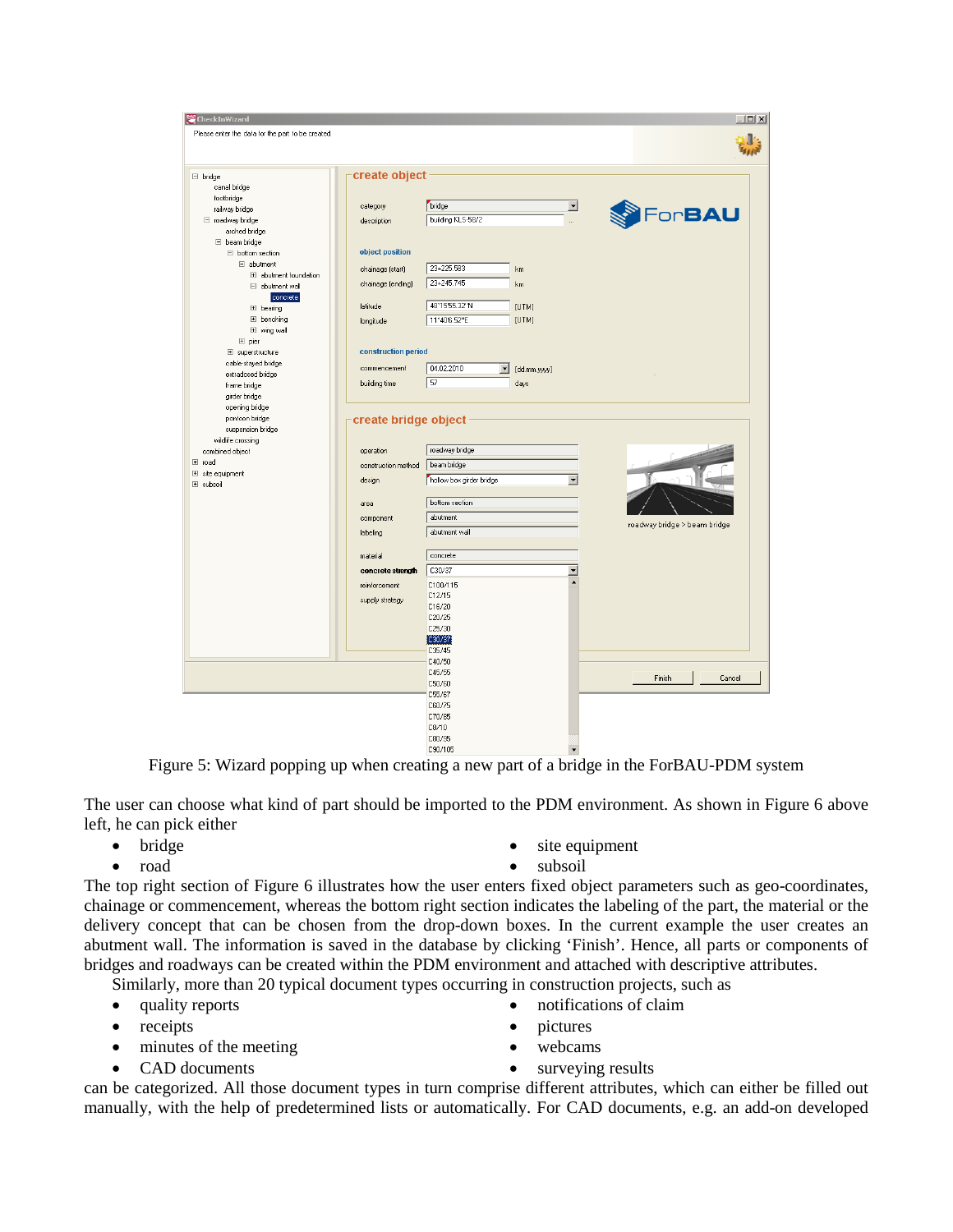within the scope of ForBAU calculates volume, mass and bounding box of 3D models within the CAD system Siemens NX and passes the data automatically to the PDM system. Accordingly, it is possible to query the PDM database for parts that are heavier than 300kg but do not exceed 1 x 1.5 x 2 meters.

As all construction projects are unique, the templates developed in the ForBAU project are very easy to adapt. Predetermined lists such as the labeling of the part can be exported to Microsoft Excel, revised and re-imported to the PDM platform. To structure the data, parts and documents can be linked to each other during the importation process or after the data has been indexed and imported.

#### **3.3.2 Building-related status and workflow templates**

The last few sections mainly introduced solutions for managing construction data, but not the construction processes. In the ForBAU-PLM concept, several status representing the maturity of parts and documents such as

- planning completed
- construction approval granted
- delivered
- under construction
- construction completed
- maintained

were developed and implemented. Thus, all the parts and documents contain information concerning the construction progress. Subsequently, workflow templates for recurring processes such as

- integrated planning of roadways & bridges
- request for construction simulations

• construction change management

• request for target/actual analysis

were created. The workflow template 'integrated planning of roadways & bridges' for example makes surveying data for the road construction engineer accessible, as the status of the surveying data changes to 'surveying completed'. Afterwards, the road construction engineer designs the alignment. When finished, he changes the status of the concerning data to 'road planning completed'. Instantly, the bridge construction engineer is informed that he can start modeling the bridge, as the layout of the line is now fixed. This example of one of the developed workflow processes accelerates the planning process, helps to keep everyone involved informed and controls access to the imported data over the building's lifecycle. The rights management can be adjusted for each status and construction section.

To keep records of the construction work, building progress information such as 'component delivered' or pictures of damaged parts can be entered and directly transferred into the PDM environment by means of a mobile handheld device. Vital components such as concrete precast elements are attached with a Radio Frequency Identification (RFID) tag during the manufacturing process. By using the same ID both on the real part's RFID tag and the digital part in the PDM system, the information is automatically attached to the corresponding part in the PDM environment. A paper introduced at the RFID-SysTech 2010 provides further information regarding this special PDM add-on for construction projects (Klaubert et al. 2010).

In addition, depending on their status, the parts are colored in a different shade. This special building add-on was programmed with the help of NXopen-Java and alleviates depicting the building progress.

### **3.3.3 Expert Directory**

We have described ways of speeding up processes with the help of a smooth information management system, previously. However, not all processes in the planning and operations phases of a civil engineering project can be solved via workflows. There must also be opportunities for discussing acute problems with specialists involved in the project over the phone or in person. Especially in temporary project formations locating the right contact person is anything but easy. Thus, an directory of experts has been set up within the PDM environment. This is a knowledge management-based method of locating experts in particular projects, classified according to their field of expertise (Boppert 2008). Typical fields of knowledge were defined and from a list the user can chose either searching for experts, advanced learners and project members with basic knowledge or no knowledge. The scale comprises four stages in order to avoid stating average results. This enables the site supervisor, e.g. to search the system for an expert on topographical surveys who additionally has at least basic knowledge in using a special CAD-system. Once an expert has been selected from the given list, the system will display contact details, other fields of expertise and a picture of the expert, on request.